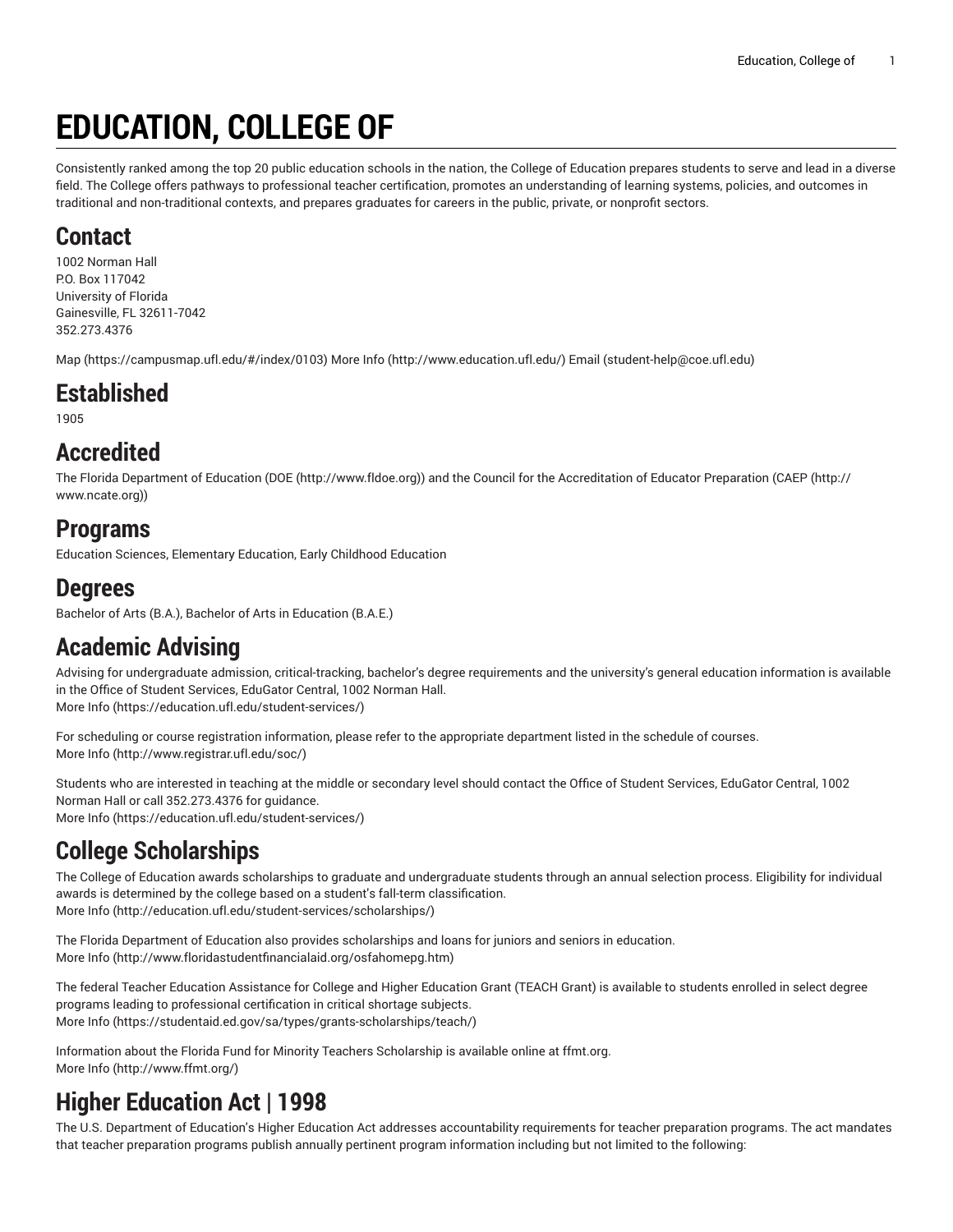- Program accreditation
- Pass rates of graduates on state teacher certification assessments
- Programs that have been designated as low performing by the state

Accordingly, information about the state- and CAEP-accredited teacher preparation programs at UF is available online and in print upon request. [More](http://education.ufl.edu/about-the-college/) Info [\(http://education.ufl.edu/about-the-college/](http://education.ufl.edu/about-the-college/))

## **Helpful Links**

- College [Website](https://education.ufl.edu/) [\(https://education.ufl.edu/\)](https://education.ufl.edu/)
- Computer [Requirement](https://it.ufl.edu/policies/student-computing-requirements/) [\(https://it.ufl.edu/policies/student-computing-requirements/](https://it.ufl.edu/policies/student-computing-requirements/))
- [Dean's](http://catalog.ufl.edu/UGRD/academic-advising/academic-honors/#deanslisttext) List ([http://catalog.ufl.edu/UGRD/academic-advising/academic-honors/#deanslisttext\)](http://catalog.ufl.edu/UGRD/academic-advising/academic-honors/#deanslisttext)
- Student [Organizations](https://education.ufl.edu/student-services/student-involvement/) [\(https://education.ufl.edu/student-services/student-involvement/](https://education.ufl.edu/student-services/student-involvement/))

#### **Academic Policies**

### **Admission Requirements**

Freshman applicants will be admitted to the College of Education when they declare a major in education sciences, elementary education, or early childhood education.

Students who wish to change their major to education sciences are required to have a 2.0 GPA . Students who wish to change their major to elementary education or early childhood education must have a 2.3 GPA for freshmen and 2.6 GPA for sophomores and above.

Elementary education and early childhood education students remain in a pre-education status, as long as they meet the critical-tracking standards set by the college and UF, until formally admitted to the upper-division program for a Fall semester. Students must be on track at the 60-credit level to continue in the elementary or early childhood education major and to be considered competitive for admission to the upper-division teacher preparation program for which there is an application and selection process.

Transfer Admission Requirements

Education sciences transfer applicants must meet the following requirements for admission:

- 2.0 cumulative GPA
- Completing the common course prerequisite, EDF1005 Introduction to the Teaching Profession, as established by the state of Florida's Articulation Coordinating Committee. The common course prerequisite must be completed with a minimum grade of C.

Elementary education and early childhood education are limited access programs. Transfer applicants must meet the following requirements for admission consideration on a space-available basis:

- 2.6 cumulative GPA
- Passing scores on all sections of the general knowledge portion of the Florida Teacher [Certification](http://fl.nesinc.com/) Exam ([http://fl.nesinc.com/\)](http://fl.nesinc.com/) (FTCE)
- Completing the writing (24,000 words) requirement
- Completing all general education requirements
- Completing the common course prerequisite, EDF1005 Introduction to the Teaching Profession, as established by the state of Florida's Articulation Coordinating Committee. The common course prerequisites must be completed with a minimum grade of B.
- A course in human growth and development is a degree requirement and recommended prior to transfer.

State college transfer students and state university transfer students must document award of the A.A. Other transfer students are evaluated individually upon application for admission. A change of major will not be approved for transfer students admitted to another college at UF.

## **Critical-Tracking Program**

All undergraduates are monitored for progress toward the bachelor's degree by the critical-tracking program. Students who fall below the tracking requirements at any stage must see an academic advisor for approval to continue in the major.

Students must make satisfactory academic progress to continue to enroll in the College of Education.

Minimum requirements for education sciences include

• Education core prerequisites completed with no grade below C and a 2.33 GPA; one repeat allowed:

| Code            | <b>Title</b>                        | Credits |
|-----------------|-------------------------------------|---------|
| EDF 1005        | Introduction to Education           |         |
| <b>EDF 2085</b> | <b>Teaching Diverse Populations</b> |         |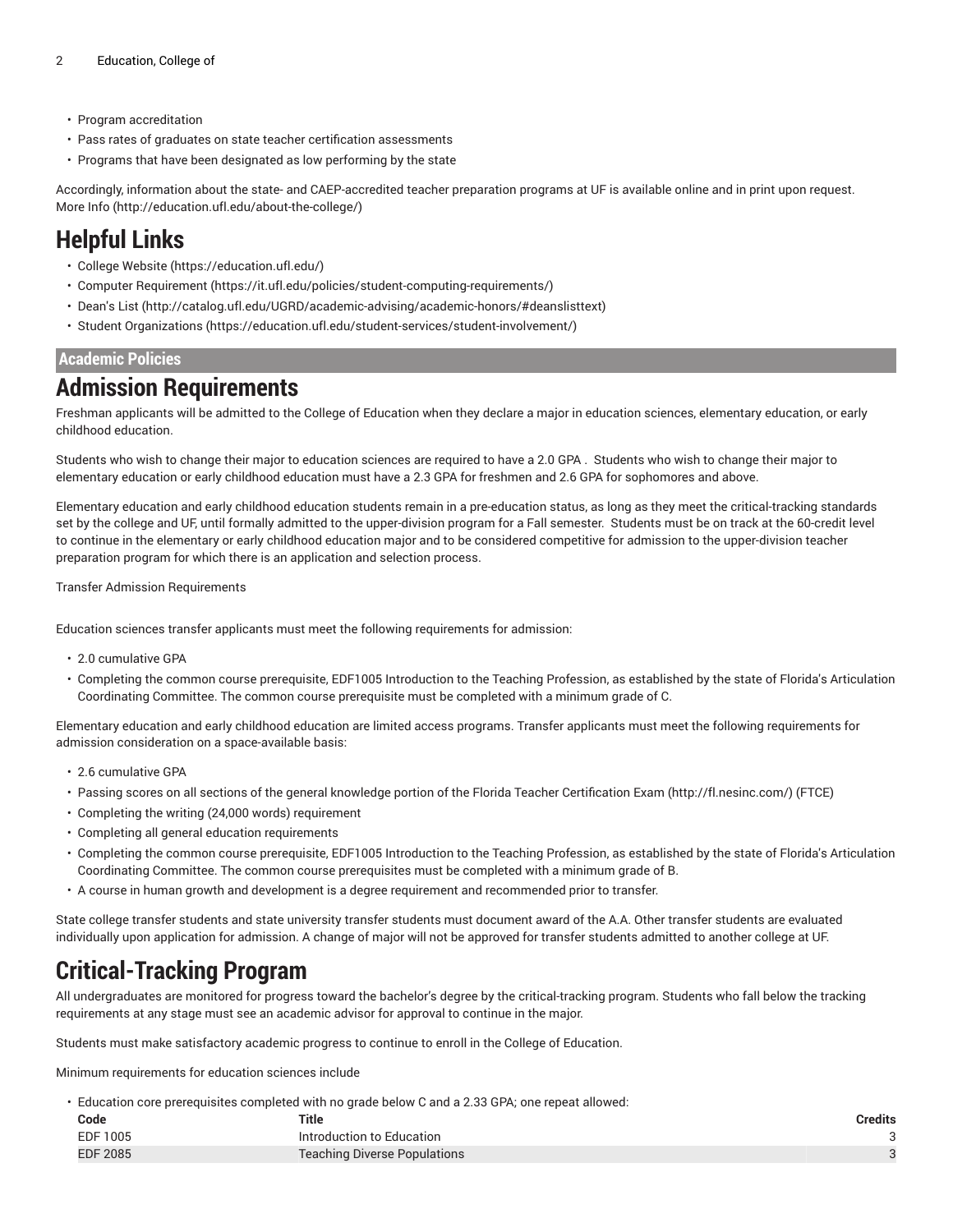| <b>EME 2040</b>      | Introduction to Educational Technology |  |
|----------------------|----------------------------------------|--|
| <b>Total Credits</b> |                                        |  |

• Completion of the common course prerequisite, EDF1005 Introduction to the Teaching Profession, as established by the State of Florida Articulation Coordinating Committee; the common course prerequisite must be completed with a minimum grade of C.

Elementary education and early childhood education are limited-access programs with competitive admission. Due to space limitations, meeting minimum admission requirements does not guarantee selection for admission. Minimum requirements for UF students and transfer students at the completion of 60 semester credits:

- Complete the university's writing (24,000 words) requirement
- Complete all General Education requirements
- FTCE General Knowledge Requirement: Students must pass all sections of the general knowledge portion of the Florida Teacher [Certification](http://fl.nesinc.com/) [Examination](http://fl.nesinc.com/) ([http://fl.nesinc.com/\)](http://fl.nesinc.com/) (FTCE) before admission at the junior level.
- Education core prerequisites completed with no grade below C and a 3.0 GPA; one repeat allowed:

| Code                 | Title                                  | Credits |
|----------------------|----------------------------------------|---------|
| EDF 1005             | Introduction to Education              |         |
| <b>EDF 2085</b>      | <b>Teaching Diverse Populations</b>    |         |
| <b>EME 2040</b>      | Introduction to Educational Technology |         |
| <b>Total Credits</b> |                                        | a       |

- Completion of the common course prerequisite, EDF1005 Introduction to the Teaching Profession, as established by the State of Florida Articulation Coordinating Committee; the common course prerequisite must be completed with a minimum grade of B.
- Cumulative UF and transfer GPA of 2.6

The college admissions committee will consider an applicant's entire record, including educational objectives, quality of courses completed and test data.

## **College Requirements**

#### **Career Placement**

The Career Connections Center offers a Careers in Education recruitment event annually (usually in March) where representatives from school districts in Florida and several other states meet with students who are completing teacher education programs and others interested in teaching. [More](https://career.ufl.edu/) Info [\(https://career.ufl.edu/\)](https://career.ufl.edu/)

### **Criminal Background Check**

Classroom field experience is a vital component to any teacher preparation program. To have access to classrooms, students in a teacher preparation program or UFTeach minor must submit to a Level 2 background screening. Individuals who are not cleared will not be permitted to continue in or graduate from a teacher preparation program. After clearance, it is the student's responsibility to report immediately any new criminal charges to the university's certification officer in 1002 Norman Hall.

[Dean's](http://catalog.ufl.edu/UGRD/academic-advising/academic-honors/#deanslisttext) List ([http://catalog.ufl.edu/UGRD/academic-advising/academic-honors/#deanslisttext\)](http://catalog.ufl.edu/UGRD/academic-advising/academic-honors/#deanslisttext)

### **Financial Responsibility**

Students are responsible for all costs associated with the criminal background check, LiveText subscription, transportation to and from field placements and relevant examinations required for the program.

### **Overseas Study**

Education sciences students are encouraged to participate in overseas study and may be approved to apply that toward the experiential learning component of the degree program. Elementary education and early childhood education students are encouraged to complete any overseas studies before reaching junior status or in a summer term.

### **Program Plan**

Education sciences students must submit a plan that includes an approved specialization or general studies track before the end of the junior year. The program coordinator must approve all programs. Elementary education or early childhood education students must sign a planned program of study for the degree during the first term of enrollment in the upper-division program. Each student is responsible for registering for the appropriate courses and fulfilling all requirements for the degree, including test requirements.

### **Satisfactory Progress**

Students in the elementary education and early childhood education programs are expected to maintain a minimum junior/senior-level 3.0 GPA. Education sciences majors must maintain a 2.0 GPA. Academic progress is reviewed each semester. If requirements are not met, the student must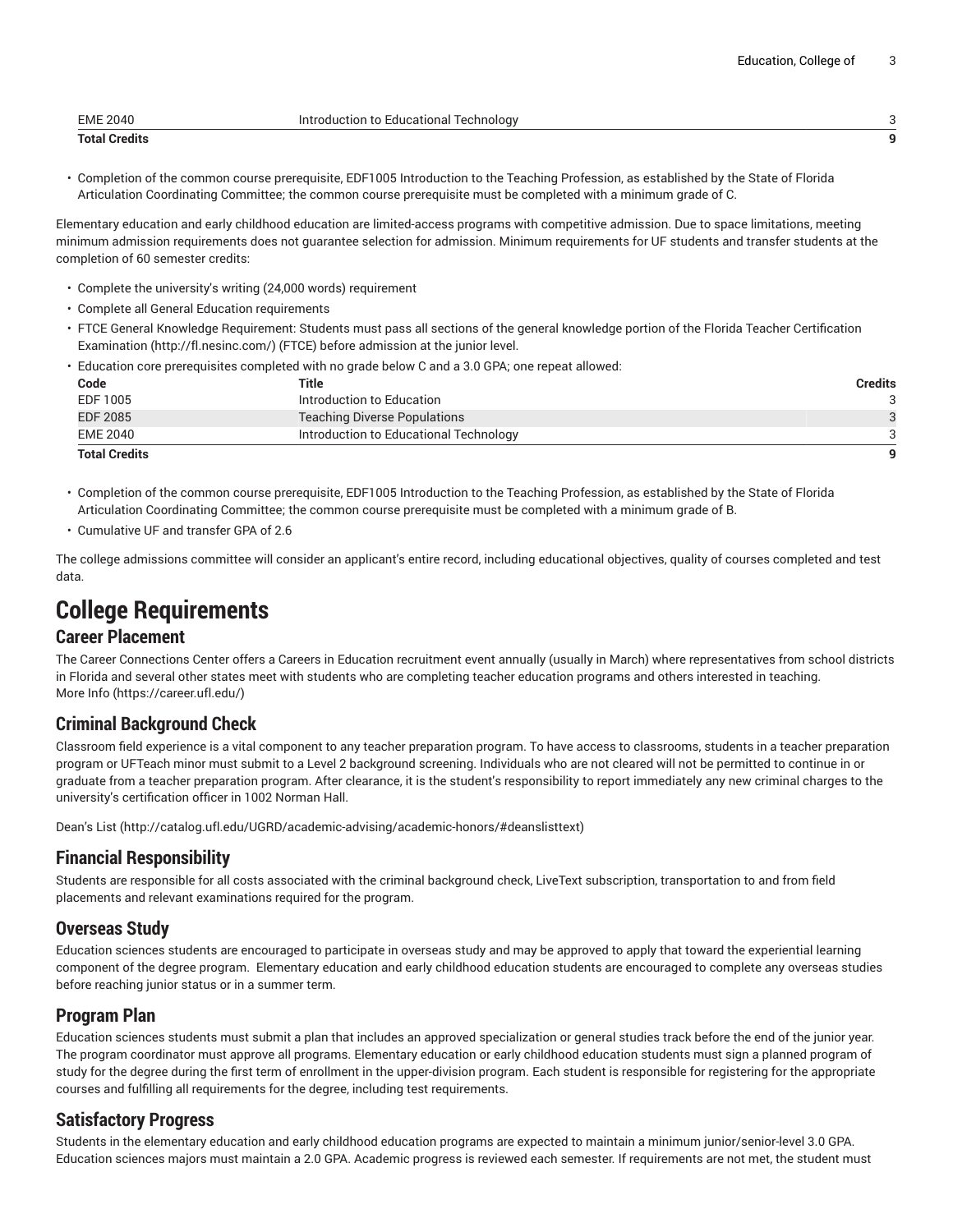be approved for continuation by the program coordinator before further registration. Students are required to earn a minimum grade of C for all major courses for award of the bachelor's degree.

#### **Probation**

The department and the college monitor students for academic progress. Students with unsatisfactory academic progress may be placed on probation. College probation may be removed if it is determined that satisfactory progress has been demonstrated.

#### **Dismissal**

If the department or the college determines that a student has not met probationary terms or is not progressing academically, the student may be prohibited from continuing in the their major and/or the College of Education. Students on probation, as well as students who are unable to meet degree requirements, are encouraged to investigate alternatives in other areas of study.

Students dismissed by the university may not register for courses. Courses taken at other institutions under these conditions will not count toward a UF degree.

#### **Student Responsibility**

Students are expected to review the information in the undergraduate catalog as a guide to planning their academic careers at UF. Failure to read, understand and follow the guidelines may cause significant delays in academic progress. Clarification of college requirements is available in the Office of Student Services, EduGator Central, 1002 Norman Hall.

### **Student Teaching Assignment**

Student teaching assignments are fulfilled at local sites in Florida, in accordance with program objectives and the student's professional goals. Department approval is required for placements outside Alachua County. In addition to regular tuition expenses, students are responsible for transportation to and/or housing in the community where student teaching is to occur. Fees imposed by school districts relating to requirements for personnel screening (e.g., fingerprinting, background checks and substance abuse testing) are also the student's responsibility.

### **S/U Option**

The S/U option may be used for elective courses only. It does not apply to the university's writing requirement courses or to general education course requirements. The deadline for declaring the S/U option is published in the academic calendars in this catalog.

### **Transient Student Status**

With approval of the College of Education, students may take a limited number of credits at another accredited institution. Before registration as a transient student at another institution, the student must complete a transient student form and obtain approval from the college and university. No transient courses will be permitted during the last 30 credits of enrollment.

[More](https://www.floridashines.org/succeed-in-college/take-a-course-at-another-school/) Info [\(https://www.floridashines.org/succeed-in-college/take-a-course-at-another-school/\)](https://www.floridashines.org/succeed-in-college/take-a-course-at-another-school/)

#### **Undergraduate Registration for Graduate Courses**

With department approval, an undergraduate student with senior standing may enroll in 5000/6000-level courses. After a student has been admitted to the Graduate School, up to 15 credits of graduate-level courses with grades of A, A-, B+ or B may be applied toward a graduate degree at the university, provided the credit was not used toward an undergraduate degree.

#### **Degree Requirements**

Students who complete an approved undergraduate program in the College of Education are awarded the Bachelor of Arts (B.A.) for the education sciences major or the Bachelor of Arts in Education (B.A.E.) for an elementary education or early childhood education major.

Grades below C will not fulfill requirements for the major or the university's general education areas.

Before program completion, elementary education and early childhood education students must demonstrate satisfactory performance on the Florida Educator Accomplished Practices. Students in early childhood education are required to provide proof of completion of up-to-date CPR and first aid training. All prospective teachers are encouraged to do the same.

Upon completion of the elementary education or early childhood program, a graduate will receive a statement on the transcript verifying completion of a Florida Department of Education (DOE) and Council for Accreditation of Educator Preparation (CAEP) approved program.

All students in the elementary education and early childhood education programs must document passing scores on the General Knowledge Test, relevant subject area examination (Elementary K-6 or Prekindergarten/Primary), and the Professional Education Test of the Florida Teacher Certification Examination (FTCE) series before graduation. [More](http://fl.nesinc.com/) Info [\(http://fl.nesinc.com/](http://fl.nesinc.com/))

### **Residence**

The last 30 semester credits applied toward a degree must be completed in residence at UF in the College of Education.